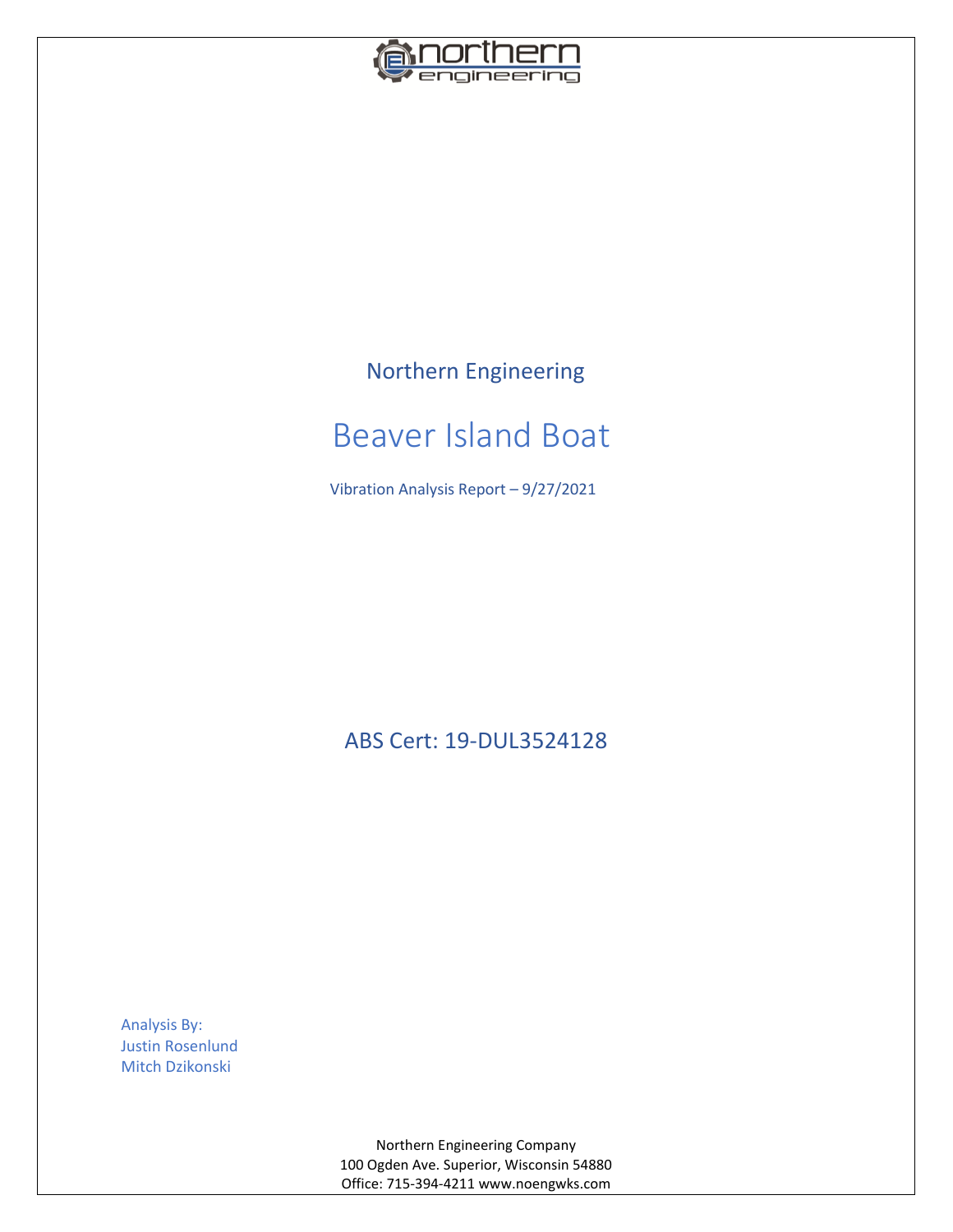

#### **Beaver Island Boat Company**

Tim McQueer

MDOT has approved the contract for the shaft alignment/vibration analysis.

We visited the Emerald Isle on 9-22-2021 to perform inspection on Port and Stbd engines, gears, and shafts.

We used Equipment listed below: CSI 2140 analyzer, Serial #B21401172703 CSI triaxial accelerometer 100 mv/g, Serial #P15190 CSI single accelerometer 100 mv/g, Serial #P404462 & serial #965(right angle) RDI Iris Motion Amplification camera

We collected vibration data on the way out to the Island and here are the findings. The axial reading is higher on the STBD engine and marine gear.



*This is both engine axial reading and you see it is higher on STBD side. (Stbd .95 Gs) (Port .42 Gs) The red lines are marking the output shaft gear mesh and hormonic of gear mesh.* 

> Northern Engineering Company 100 Ogden Ave. Superior, Wisconsin 54880 Office: 715-394-4211 www.noengwks.com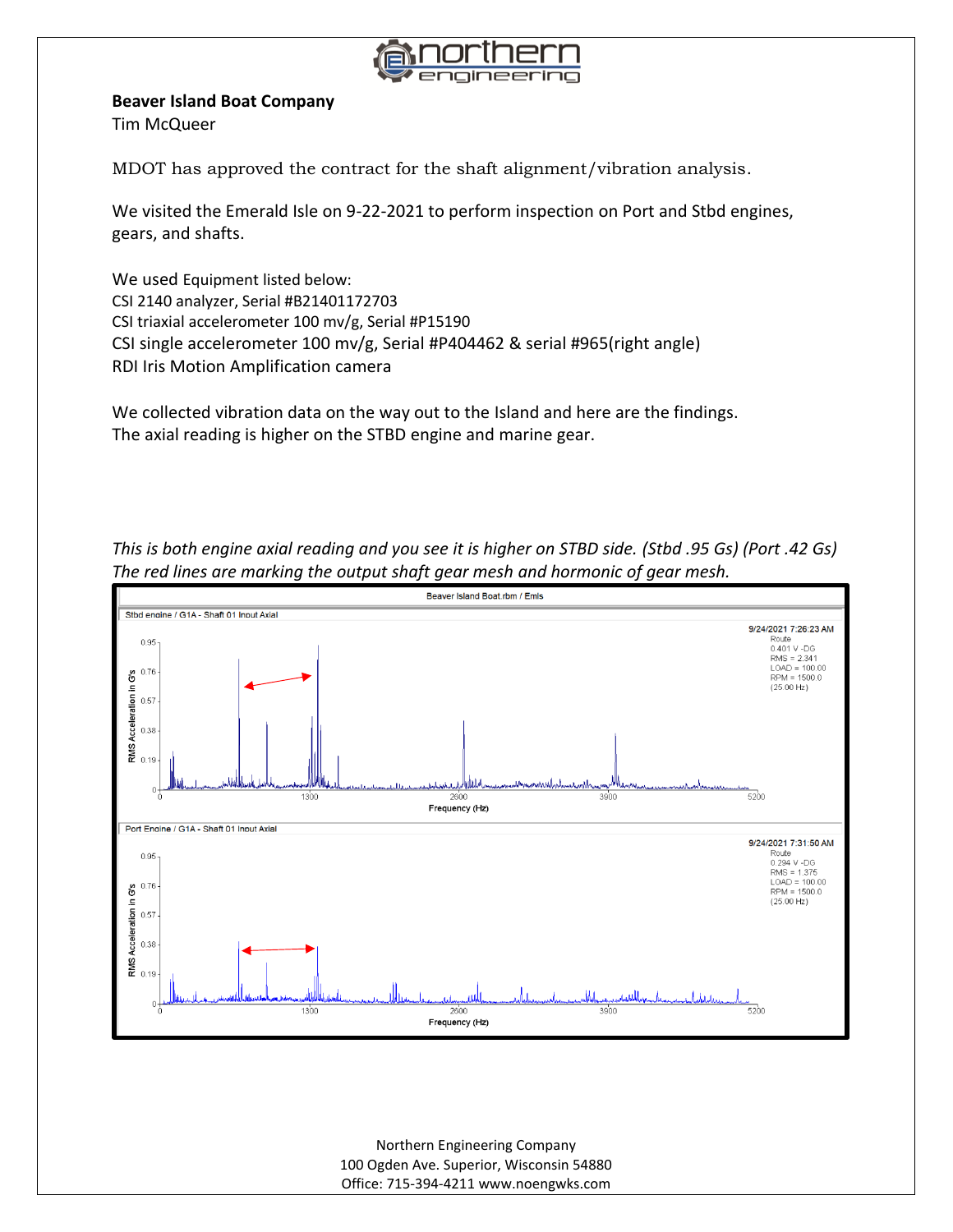

## **Beaver Island Boat Company**

*These are the axial readings of both gears and the highest is on the STBD side. Blade pass is the red mark.*



*These are the readings taken in the FWD lazarette over sleeve bearing. Blade pass is red mark.* 



Northern Engineering Company 100 Ogden Ave. Superior, Wisconsin 54880 Office: 715-394-4211 www.noengwks.com